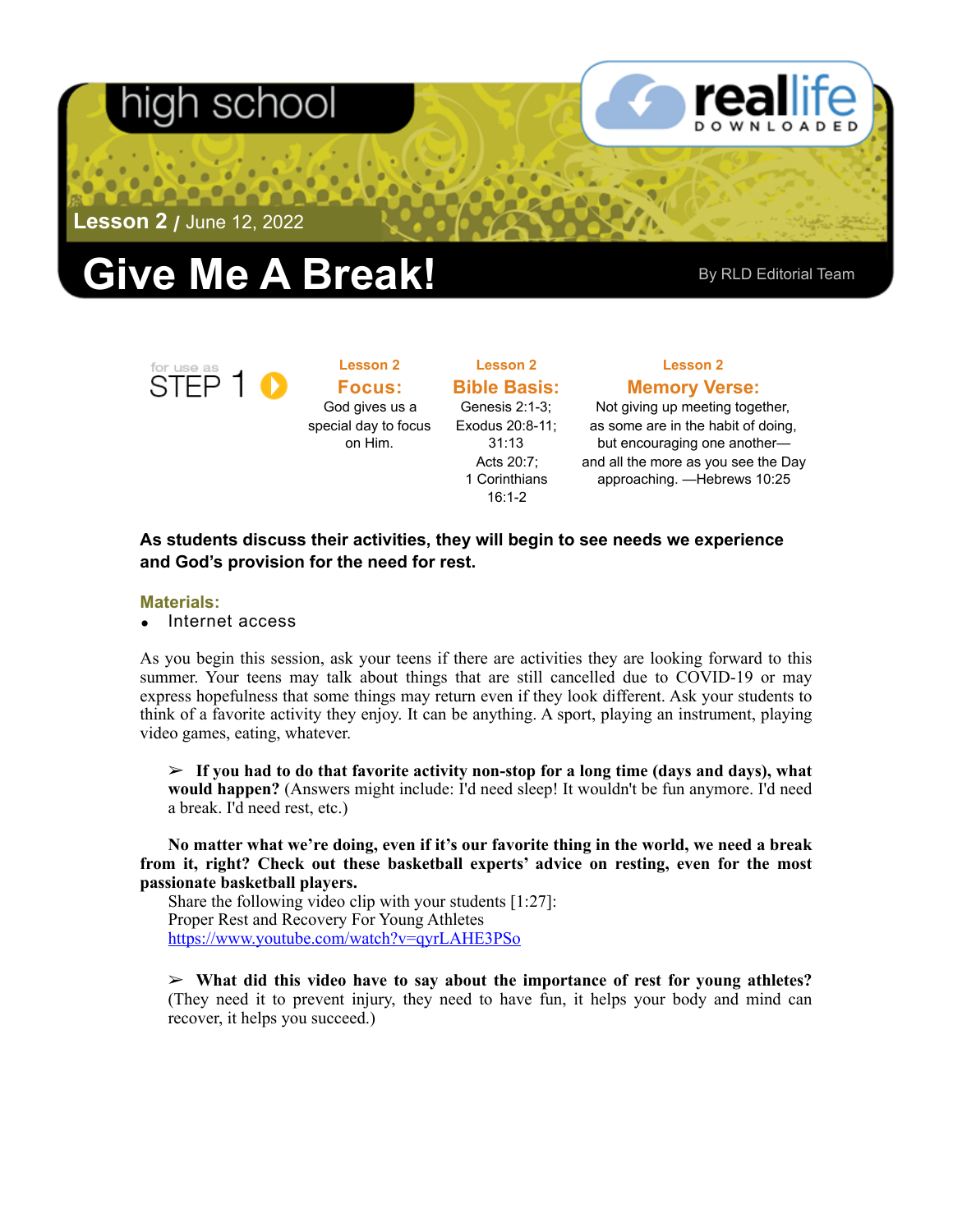➢ **How can we relate this video to other areas of life? Why is rest important in other aspects of life?** (Answers will vary. Let several students share**.** They may say they are getting bored without a change in routine. They might acknowledge that they would be exhausted without rest, etc.)

**We all need rest. In the times we're facing now, you might even need a rest from your rest! God knows it too. God set aside a special time for His followers to rest and to remember Him. Let's check out the plan God had in mind for us.**

(Continue on to Steps 2 and 3 in your teacher's guide; your Step 4 appears below.)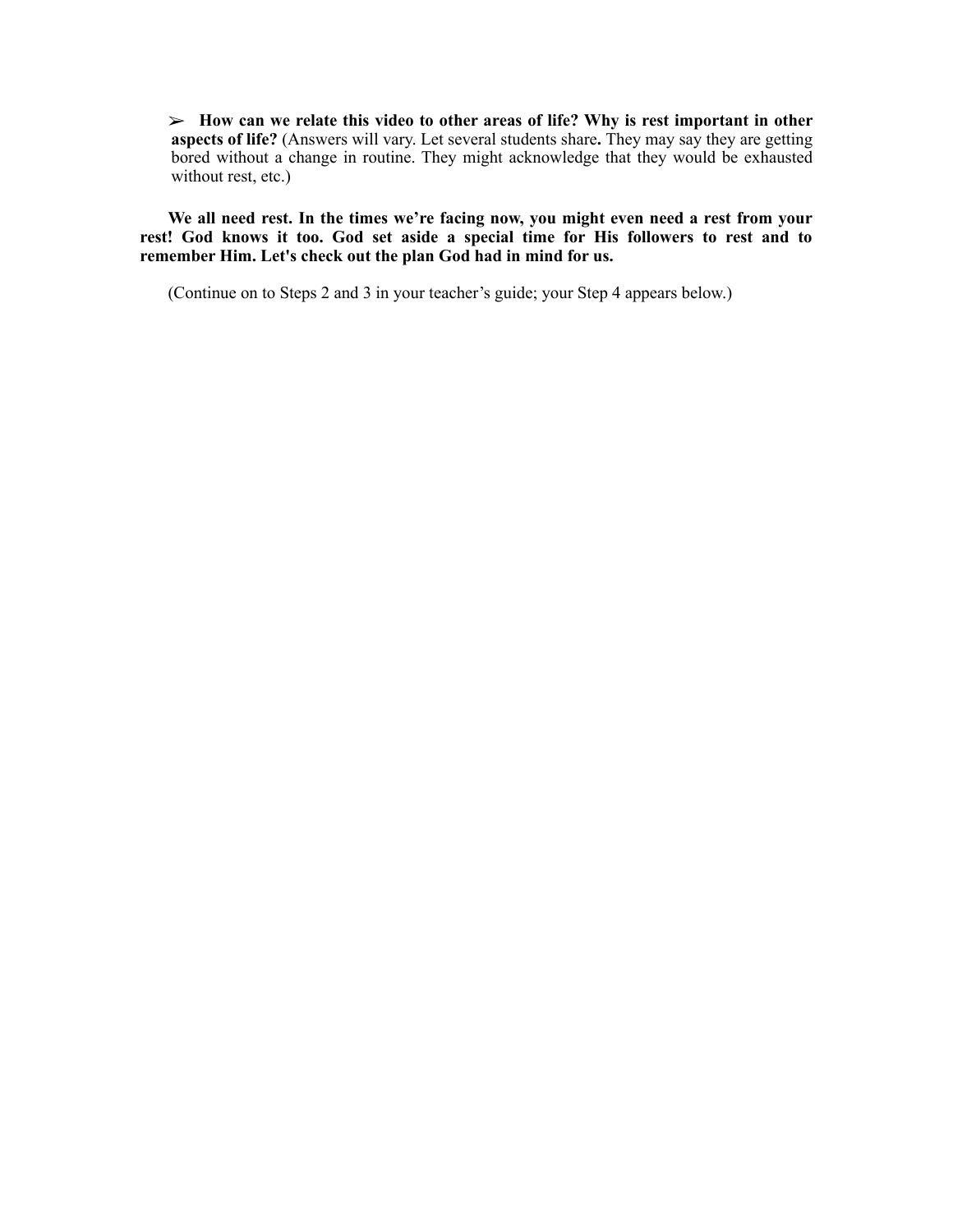## nigh school



**Lesson 2 /** June 12, 2022

# **Give Me A Break!**



**Lesson 2 Focus:**  God gives us a special day to focus on Him.

**Bible Basis:** Genesis 2:1-3; Exodus 20:8-11; 31:13 Acts 20:7; 1 Corinthians 16:1-2

**Lesson 2** 

### **Lesson 2 Memory Verse:**

Not giving up meeting together, as some are in the habit of doing, but encouraging one another and all the more as you see the Day approaching. —Hebrews 10:25

### **Materials:**

- Paper
- Pens/pencils

Different states and churches within states adopted various policies about meeting together on Sundays during the pandemic. Be sure to embrace what your church leaders decided as they did so after prayer and consideration. Do not let today's memory verse (Hebrews 10:25) be used in a negative way with regard to your church's decision. Remind your students that when this Scripture was written, people were meeting in their homes on the Lord's day.

➢ **What are some ways our church and others tried to follow the spirit of Hebrews 10:25?** (Allow students to share. Online services, home share groups, people meeting in cars in the parking lot, or one-on-one mentoring may be some answers.)

➢ **What have you liked about the ways we have been meeting? What have you not enjoyed?** (Allow students to answer honestly; accept all reasonable answers.)

### ➢ **But how about after "church" on Sundays? How can we honor God the rest of His holy day?** (Spend time enjoying God's presence.)

Make sure each student has access to a piece of paper and pen/pencil. Ask them to outline what their average Sunday looks like. Their schedules may look very different than they have in the past.

Then, ask them to turn their paper over and write down all the things they love to do but never have time for. This list *must not* contain things they do during the week—no video games, TV, etc. and must be items that are somewhat restful in nature. List items might include reading for enjoyment (as opposed to homework), photography, hiking, cooking, crafting, geocaching, calling a beloved elderly relative, writing poetry, drawing, etc. Remember, God made the Sabbath for you to enjoy; He didn't make you just to "keep" a ritual or something you hate doing.